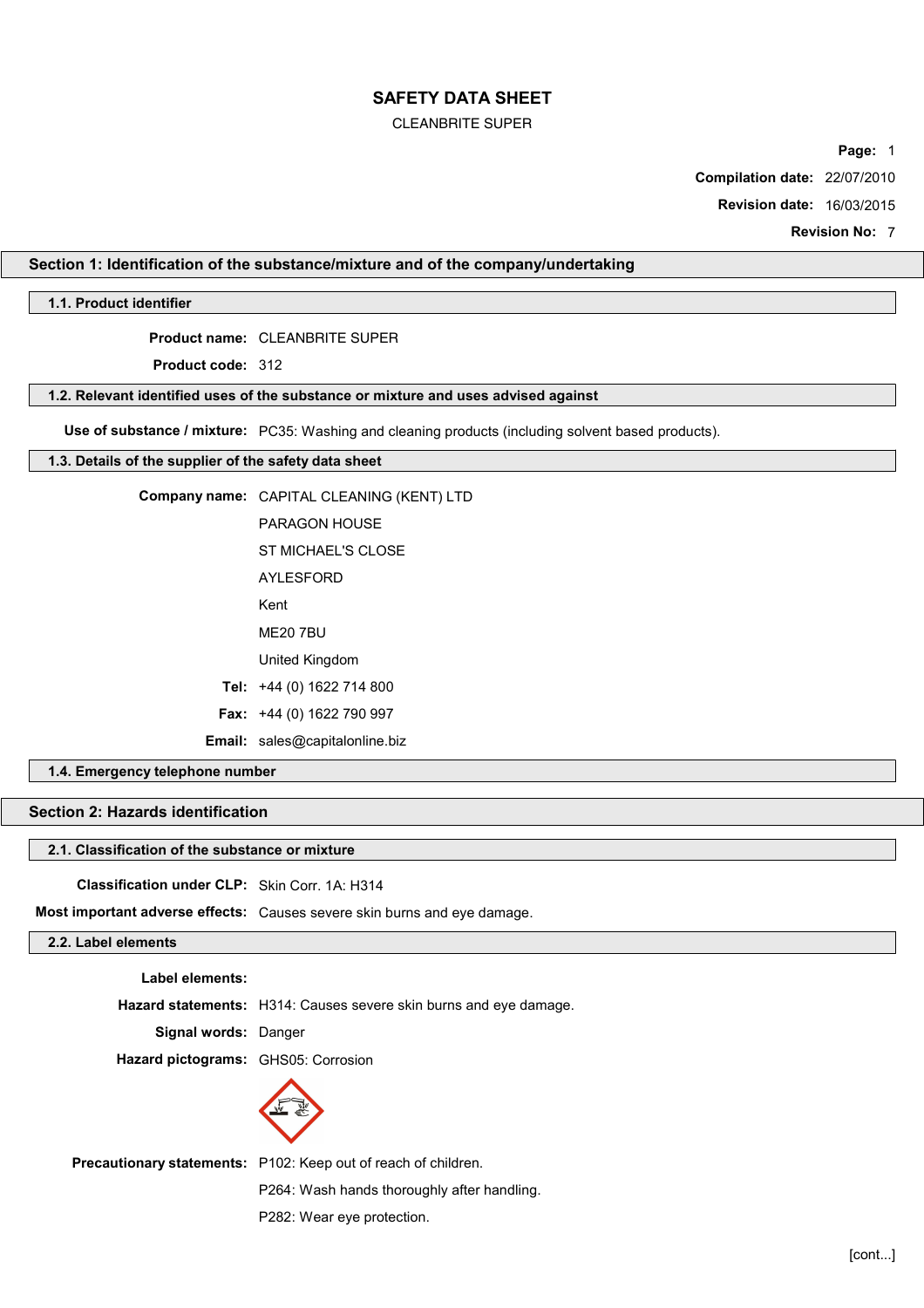#### CLEANBRITE SUPER

P280: Wear protective gloves.

P305+351+338: IF IN EYES: Rinse cautiously with water for several minutes. Remove

contact lenses, if present and easy to do. Continue rinsing.

P337+313: If eye irritation persists: Get medical attention.

P303+361+353: IF ON SKIN (or hair): Take off immediately all contaminated clothing. Rinse

skin with water/shower.

P332+313: If skin irritation occurs: Get medical attention.

P363: Wash contaminated clothing before reuse.

P405: Store locked up.

## **2.3. Other hazards**

**PBT:** This product is not identified as a PBT/vPvB substance.

# **Section 3: Composition/information on ingredients**

#### **3.2. Mixtures**

## **Hazardous ingredients:**

#### ISOTRIDECANOLETHOXYLATE,POLYMER(8 MOLE EO AVERAGE)

| <b>EINECS</b>                                  | CAS         | PBT / WEL                                         | <b>CLP Classification</b>            | Percent   |  |
|------------------------------------------------|-------------|---------------------------------------------------|--------------------------------------|-----------|--|
|                                                | 69011-36-5  |                                                   | Acute Tox. 4: H302; Eye Dam. 1: H318 | 1-10%     |  |
| SODIUM HYDROXIDE                               |             |                                                   |                                      |           |  |
| 215-185-5                                      | 1310-73-2   |                                                   | Skin Corr. 1A: H314                  | 1-10%     |  |
|                                                |             | B-ALANINE, N-COCO ALKYL DERIVATIVES, SODIUM SALTS |                                      |           |  |
| 271-795-1                                      | 68608-68-4  |                                                   | Eye Irrit. 2: H319                   | $1 - 10%$ |  |
| C9/11 A, >3-6 EO PREDOMINANTLY LINEAR (DID 21) |             |                                                   |                                      |           |  |
| <b>POLYMER</b>                                 | 160875-66-1 | $\overline{\phantom{0}}$                          | Eye Dam. 1: H318                     | $< 1\%$   |  |

# **Section 4: First aid measures**

# **4.1. Description of first aid measures Skin contact:** Remove all contaminated clothes and footwear immediately unless stuck to skin. Wash immediately with plenty of soap and water. Transfer to hospital if there are burns or symptoms of poisoning. **Eye contact:** Bathe the eye with running water for 15 minutes. Transfer to hospital for specialist examination. **Ingestion:** Wash out mouth with water. Do not induce vomiting. If conscious, give half a litre of water to drink immediately. Transfer to hospital as soon as possible. **Inhalation:** Remove casualty from exposure ensuring one's own safety whilst doing so. Consult a doctor. **4.2. Most important symptoms and effects, both acute and delayed**

**Skin contact:** There may be irritation and redness at the site of contact. Progressive ulceration will occur if treatment is not immediate.

**Page:** 2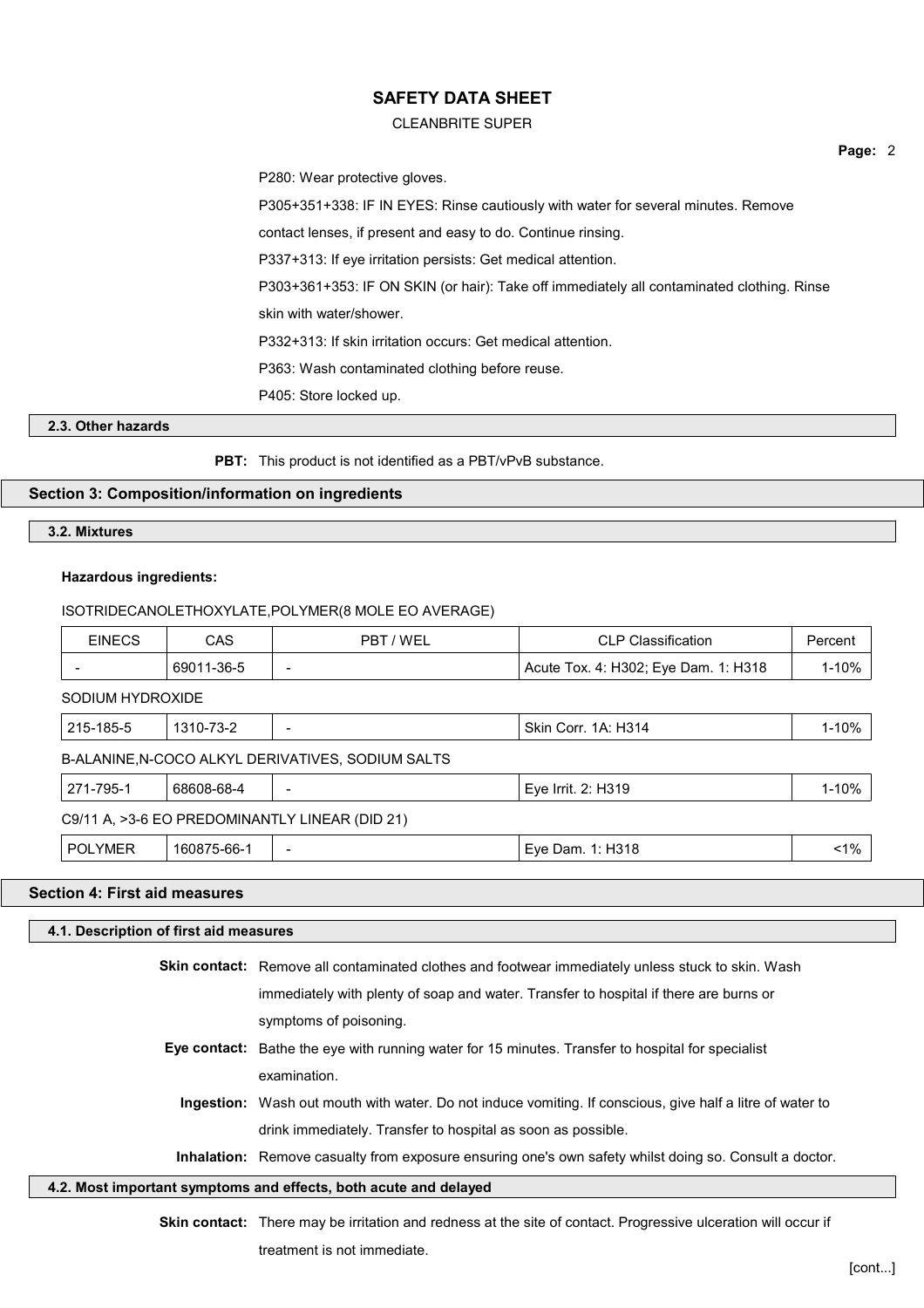#### CLEANBRITE SUPER

**Page:** 3

**Eye contact:** There may be irritation and redness. The eyes may water profusely. Corneal burns may occur.

**Ingestion:** There may be soreness and redness of the mouth and throat. Corrosive burns may appear around the lips.

**Inhalation:** There may be irritation of the throat with a feeling of tightness in the chest. Exposure may cause coughing or wheezing.

**Delayed / immediate effects:** Immediate effects can be expected after short-term exposure.

#### **4.3. Indication of any immediate medical attention and special treatment needed**

**Immediate / special treatment:** Eye bathing equipment should be available on the premises.

#### **Section 5: Fire-fighting measures**

**5.1. Extinguishing media**

**Extinguishing media:** Water.

# **5.2. Special hazards arising from the substance or mixture**

**Exposure hazards:** In combustion emits toxic fumes of carbon dioxide / carbon monoxide.

## **5.3. Advice for fire-fighters**

**Advice for fire-fighters:** Wear self-contained breathing apparatus. Wear protective clothing to prevent contact with skin and eyes.

# **Section 6: Accidental release measures**

# **6.1. Personal precautions, protective equipment and emergency procedures**

**Personal precautions:** Do not attempt to take action without suitable protective clothing - see section 8 of SDS. Notify the police and fire brigade immediately. Mark out the contaminated area with signs and prevent access to unauthorised personnel. Turn leaking containers leak-side up to prevent the escape of liquid.

#### **6.2. Environmental precautions**

**Environmental precautions:** Do not discharge into drains or rivers. Contain the spillage using bunding.

# **6.3. Methods and material for containment and cleaning up**

**Clean-up procedures:** Transfer to a suitable container. Neutralise with dilute hydrochloric acid.

**6.4. Reference to other sections**

**Reference to other sections:** Refer to section 8 of SDS.

#### **Section 7: Handling and storage**

#### **7.1. Precautions for safe handling**

**Handling requirements:** Avoid direct contact with the substance. Avoid the formation or spread of mists in the air.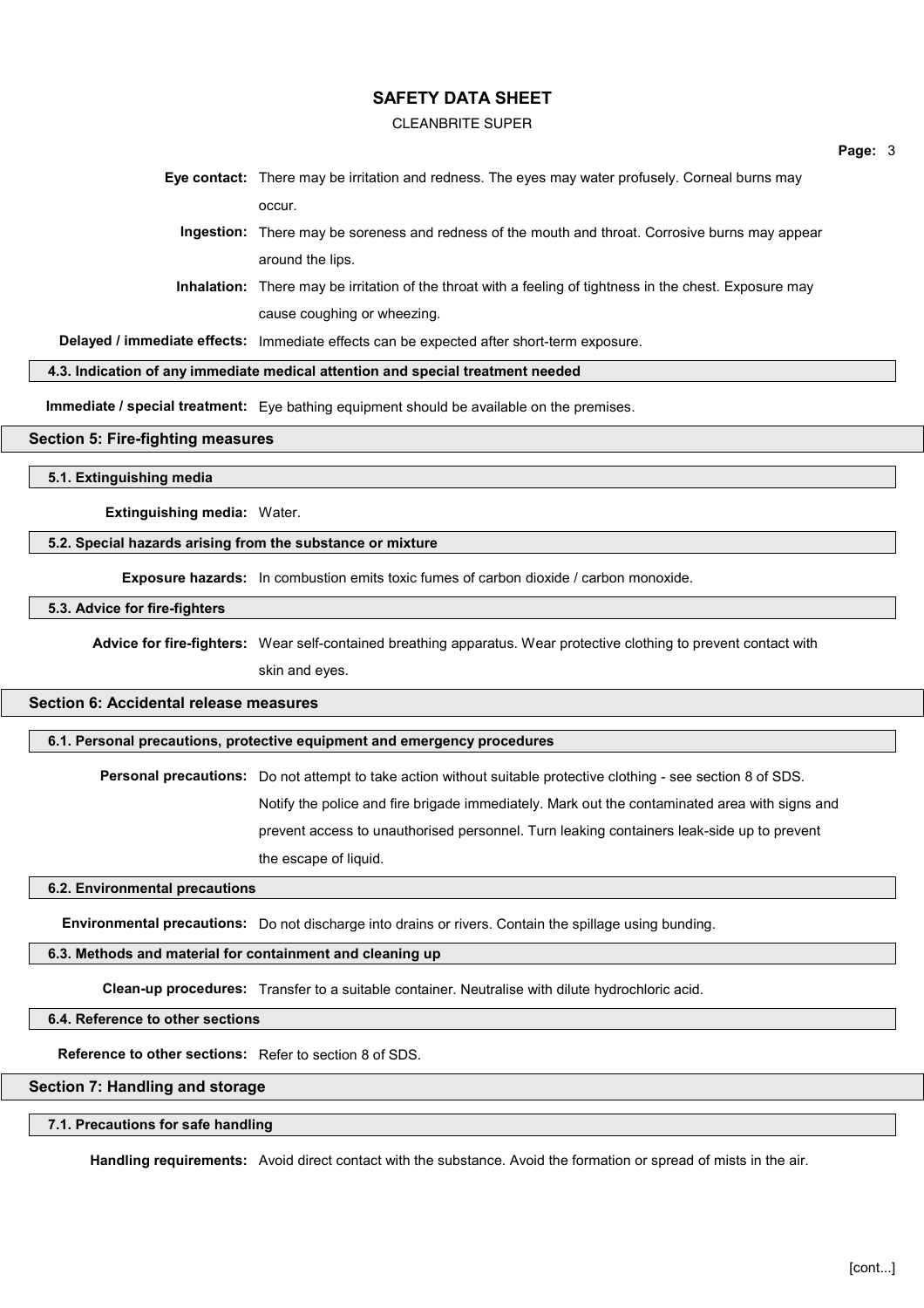# CLEANBRITE SUPER

#### **7.2. Conditions for safe storage, including any incompatibilities**

**Storage conditions:** Keep container tightly closed.

**Suitable packaging:** Stainless steel. Teflon. Polyethylene. Do not use aluminium containers.

## **7.3. Specific end use(s)**

**Specific end use(s):** No data available.

## **Section 8: Exposure controls/personal protection**

#### **8.1. Control parameters**

#### **Hazardous ingredients:**

### **SODIUM HYDROXIDE**

#### **Workplace exposure limits: Respirable dust Respirable dust**

| <b>State</b> | 8 hour TWA | 15 min. STEL     | 8 hour TWA | 15 min. STEL |
|--------------|------------|------------------|------------|--------------|
| UK           |            | $2 \text{ mg/m}$ |            |              |

#### **DNEL/PNEC Values**

**DNEL / PNEC** No data available.

## **8.2. Exposure controls**

**Hand protection:** Impermeable gloves. Gloves (alkali-resistant). PVC gloves. Viton gloves.

**Eye protection:** Safety goggles. Ensure eye bath is to hand.

**Skin protection:** Alkali resistant protective clothing.

# **Section 9: Physical and chemical properties**

| 9.1. Information on basic physical and chemical properties |                      |
|------------------------------------------------------------|----------------------|
|                                                            | <b>State: Liquid</b> |
| <b>Colour: Green</b>                                       |                      |

| <b>VUIVUI.</b> VILLI                                 |                                                  |                                              |                        |
|------------------------------------------------------|--------------------------------------------------|----------------------------------------------|------------------------|
|                                                      | <b>Odour:</b> Pleasant                           |                                              |                        |
| <b>Evaporation rate: Moderate</b>                    |                                                  |                                              |                        |
|                                                      | <b>Oxidising:</b> Non-oxidising (by EC criteria) |                                              |                        |
| <b>Solubility in water: Soluble</b>                  |                                                  |                                              |                        |
|                                                      | Viscosity: Non-viscous                           |                                              |                        |
| Boiling point/range°C: 100                           |                                                  | Melting point/range°C: 0                     |                        |
| <b>Flammability limits %: lower:</b> Not applicable. |                                                  |                                              | upper: Not applicable. |
| Flash point°C: Not applicable.                       |                                                  | Part.coeff. n-octanol/water: Not applicable. |                        |
| Autoflammability°C: Not applicable.                  |                                                  | Vapour pressure: Not applicable.             |                        |
| <b>Relative density: 1.05 - 1.10</b>                 |                                                  |                                              | <b>pH:</b> 13.5        |
|                                                      | <b>VOC g/l:</b> Not applicable.                  |                                              |                        |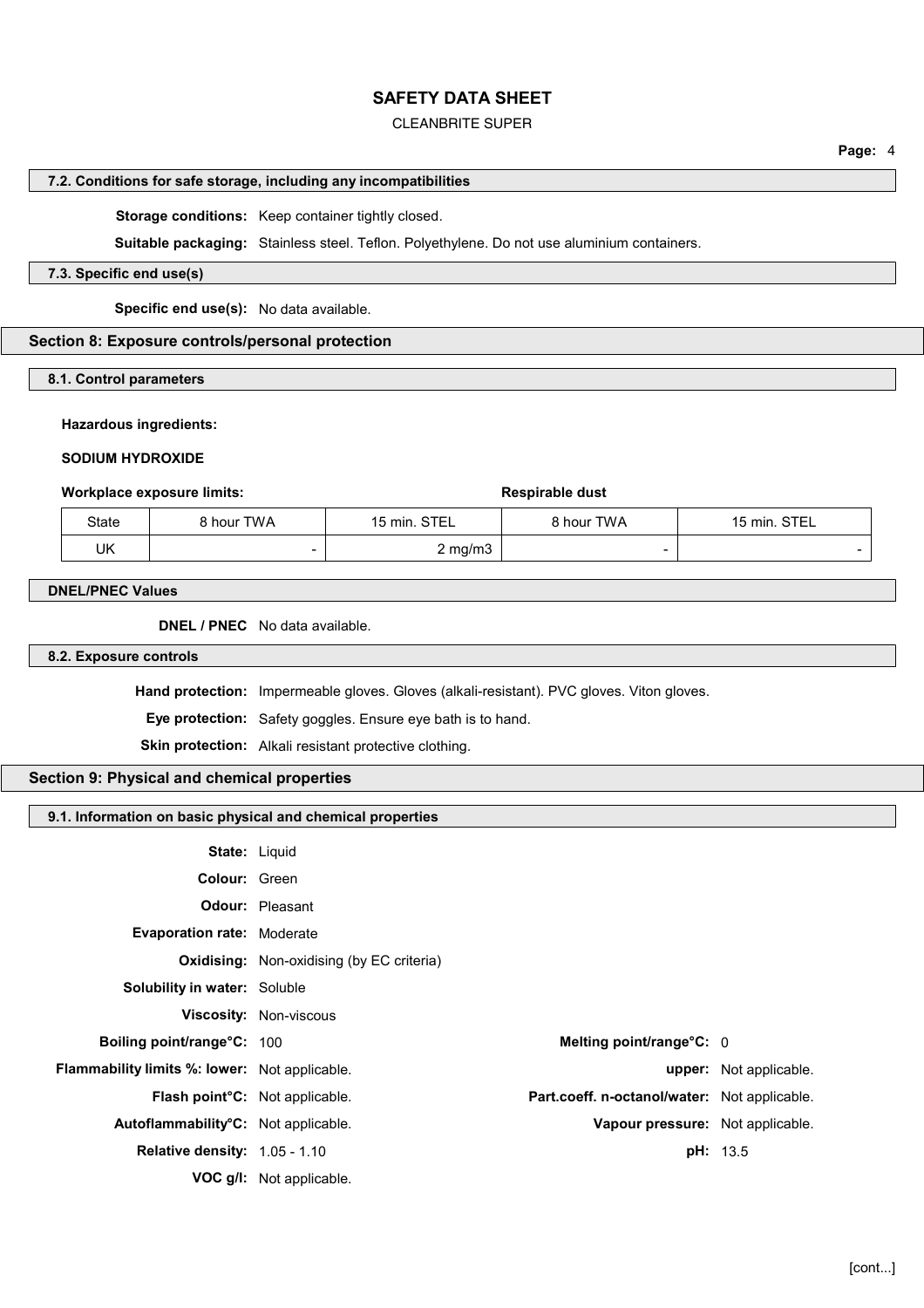## CLEANBRITE SUPER

**Page:** 5

### **9.2. Other information**

**Other information:** No data available.

# **Section 10: Stability and reactivity**

**10.1. Reactivity**

**Reactivity:** Stable under recommended transport or storage conditions.

**10.2. Chemical stability**

**Chemical stability:** Stable under normal conditions.

**10.3. Possibility of hazardous reactions**

**Hazardous reactions:** Hazardous reactions will not occur under normal transport or storage conditions.

# **10.4. Conditions to avoid**

**10.5. Incompatible materials**

# **10.6. Hazardous decomposition products**

**Haz. decomp. products:** In combustion emits toxic fumes of carbon dioxide / carbon monoxide.

#### **Section 11: Toxicological information**

### **11.1. Information on toxicological effects**

**Hazardous ingredients:**

#### **ISOTRIDECANOLETHOXYLATE,POLYMER(8 MOLE EO AVERAGE)**

| na/ka<br>-<br>,,,<br>$- - - -$<br>___<br>. .<br>. . |
|-----------------------------------------------------|
|-----------------------------------------------------|

# **SODIUM HYDROXIDE**

| <b>IPR</b> | <b>MUS</b> | LD50 | 40  | mg/kg |
|------------|------------|------|-----|-------|
| ORL        | <b>RBT</b> | LDLC | 500 | mg/kg |

# **B-ALANINE,N-COCO ALKYL DERIVATIVES, SODIUM SALTS**

| $\overline{)}$ ORL<br>>5000<br>ma/ka<br>LD <sub>20</sub><br>.<br>$\sim$ $\sim$ |  |
|--------------------------------------------------------------------------------|--|
|--------------------------------------------------------------------------------|--|

#### **C9/11 A, >3-6 EO PREDOMINANTLY LINEAR (DID 21)**

|--|

#### **Relevant hazards for substance:**

|                  | 'oute | יורחנ      |
|------------------|-------|------------|
| Skir<br>ritation | DRM   | calculated |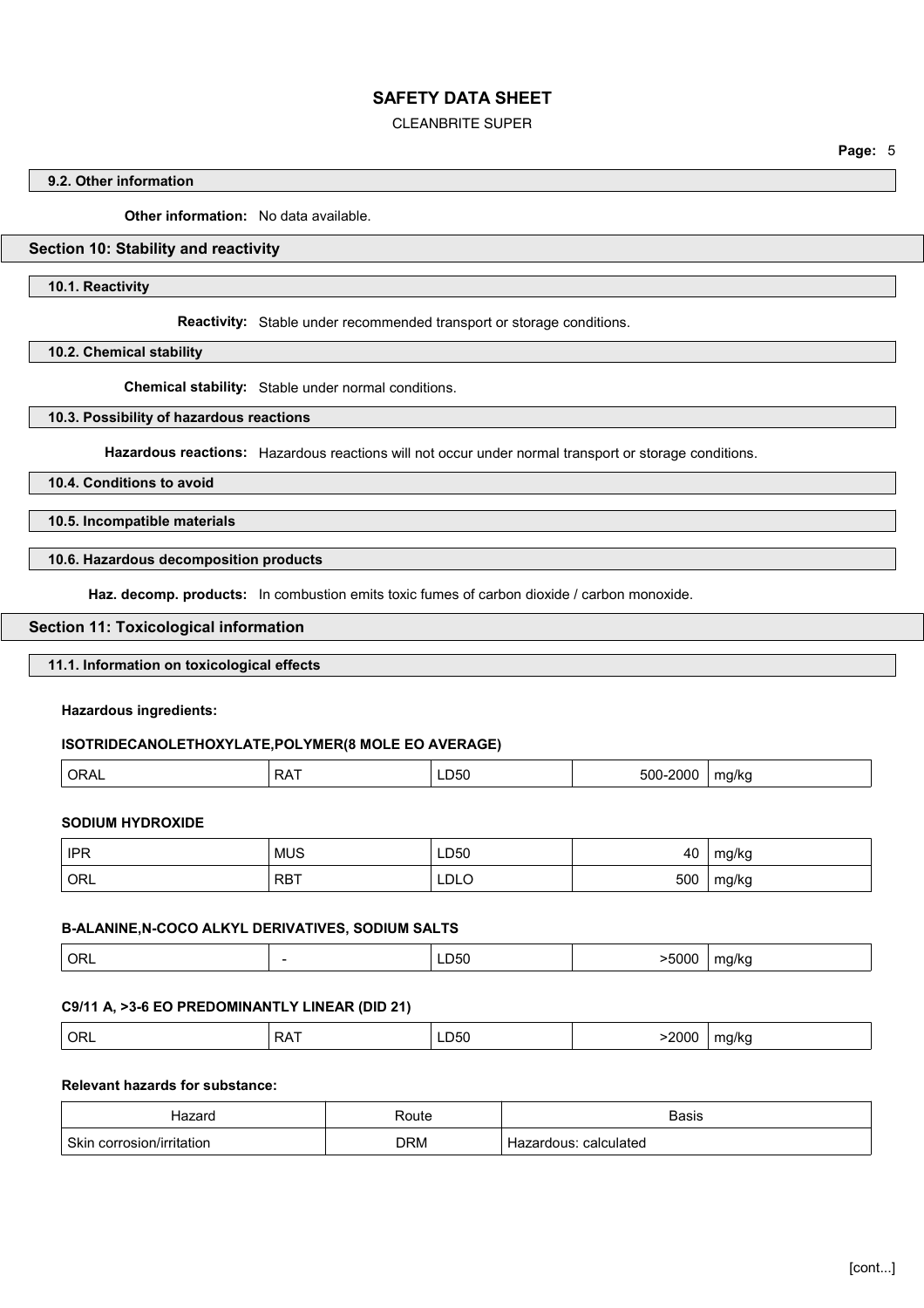CLEANBRITE SUPER

|                                                                                           |                  |                             |                                                                                                                |          | Page: 6 |
|-------------------------------------------------------------------------------------------|------------------|-----------------------------|----------------------------------------------------------------------------------------------------------------|----------|---------|
| Serious eye damage/irritation                                                             |                  | <b>OPT</b>                  | Hazardous: calculated                                                                                          |          |         |
| Symptoms / routes of exposure                                                             |                  |                             |                                                                                                                |          |         |
|                                                                                           |                  |                             | Skin contact: There may be irritation and redness at the site of contact. Progressive ulceration will occur if |          |         |
|                                                                                           |                  | treatment is not immediate. |                                                                                                                |          |         |
|                                                                                           |                  |                             | Eye contact: There may be irritation and redness. The eyes may water profusely. Corneal burns may              |          |         |
|                                                                                           | occur.           |                             |                                                                                                                |          |         |
|                                                                                           |                  |                             | Ingestion: There may be soreness and redness of the mouth and throat. Corrosive burns may appear               |          |         |
|                                                                                           | around the lips. |                             |                                                                                                                |          |         |
|                                                                                           |                  |                             | Inhalation: There may be irritation of the throat with a feeling of tightness in the chest. Exposure may       |          |         |
|                                                                                           |                  | cause coughing or wheezing. |                                                                                                                |          |         |
| Delayed / immediate effects: Immediate effects can be expected after short-term exposure. |                  |                             |                                                                                                                |          |         |
| <b>Section 12: Ecological information</b>                                                 |                  |                             |                                                                                                                |          |         |
|                                                                                           |                  |                             |                                                                                                                |          |         |
| 12.1. Toxicity                                                                            |                  |                             |                                                                                                                |          |         |
| <b>Hazardous ingredients:</b>                                                             |                  |                             |                                                                                                                |          |         |
| ISOTRIDECANOLETHOXYLATE, POLYMER(8 MOLE EO AVERAGE)                                       |                  |                             |                                                                                                                |          |         |
| <b>FISH</b>                                                                               |                  |                             | 96H LC50                                                                                                       |          |         |
|                                                                                           |                  |                             |                                                                                                                | $1 - 10$ | mg/l    |
| B-ALANINE, N-COCO ALKYL DERIVATIVES, SODIUM SALTS                                         |                  |                             |                                                                                                                |          |         |
| $\overline{\phantom{a}}$                                                                  |                  |                             | <b>48H EC50</b>                                                                                                | 18       | mg/l    |
|                                                                                           |                  |                             | <b>48H EC50</b>                                                                                                | 97.5     | mg/l    |

# **C9/11 A, >3-6 EO PREDOMINANTLY LINEAR (DID 21)**

| $\sim$ | 00<br><b>∪</b><br>$\cdot$ $\cdot$ | .<br>$-1$<br>na/<br>. . |
|--------|-----------------------------------|-------------------------|
|--------|-----------------------------------|-------------------------|

# **12.2. Persistence and degradability**

**Persistence and degradability:** Biodegradable. The surfactants contained in this preperation comply with the biodegradability

criteria as laid down in regulation (EC) No.648/2004 on detergents.

**12.3. Bioaccumulative potential**

**Bioaccumulative potential:** No bioaccumulation potential.

**12.4. Mobility in soil**

**Mobility:** Soluble in water.

#### **12.5. Results of PBT and vPvB assessment**

**PBT identification:** This product is not identified as a PBT/vPvB substance.

# **12.6. Other adverse effects**

**Other adverse effects:** Negligible ecotoxicity.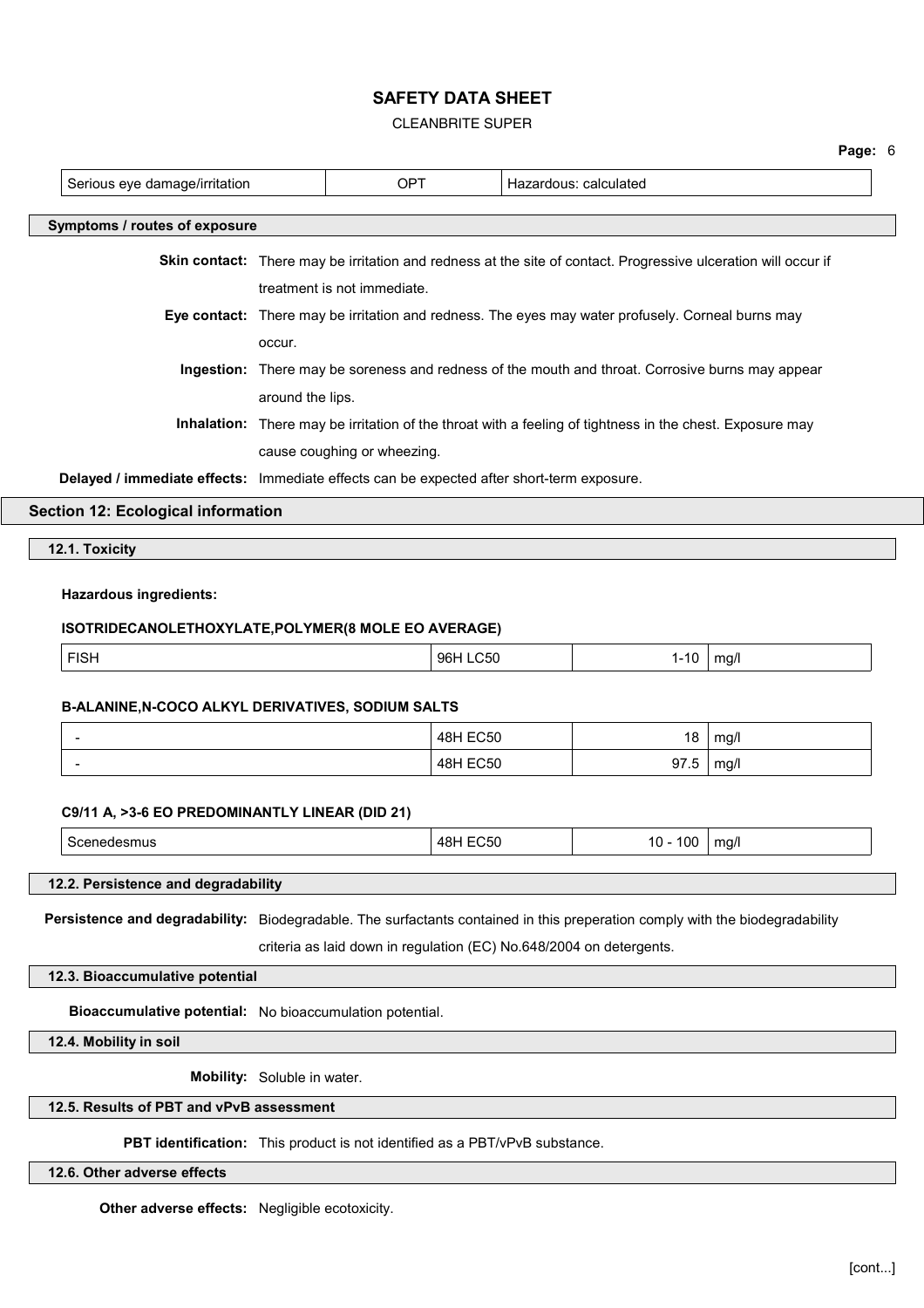#### CLEANBRITE SUPER

**Page:** 7

# **Section 13: Disposal considerations**

#### **13.1. Waste treatment methods**

**Disposal operations:** Transfer to a suitable container and arrange for collection by specialised disposal company.

**Disposal of packaging:** Dispose of as normal industrial waste.

**NB:** The user's attention is drawn to the possible existence of regional or national regulations

regarding disposal.

#### **Section 14: Transport information**

**14.1. UN number**

**UN number:** UN1760

**14.2. UN proper shipping name**

**Shipping name:** CORROSIVE LIQUID, N.O.S.

(SODIUM HYDROXIDE)

**14.3. Transport hazard class(es)**

**Transport class:** 8

**14.4. Packing group**

**Packing group:** III

**14.5. Environmental hazards**

**Environmentally hazardous:** No **Marine pollutant:** No

**14.6. Special precautions for user**

**Special precautions:** No special precautions.

**Tunnel code:** E

**Transport category:** 3

#### **Section 15: Regulatory information**

**15.1. Safety, health and environmental regulations/legislation specific for the substance or mixture**

#### **15.2. Chemical Safety Assessment**

**Chemical safety assessment:** A chemical safety assessment has not been carried out for the substance or the mixture by

the supplier.

**Section 16: Other information**

#### **Other information**

**Other information:** This safety data sheet is prepared in accordance with Commission Regulation (EU) No 453/2010. **Phrases used in s.2 and s.3:** H302: Harmful if swallowed. H314: Causes severe skin burns and eye damage. H318: Causes serious eye damage.

H319: Causes serious eye irritation. **Example 2018** Cont...] **[cont...]** [cont...]